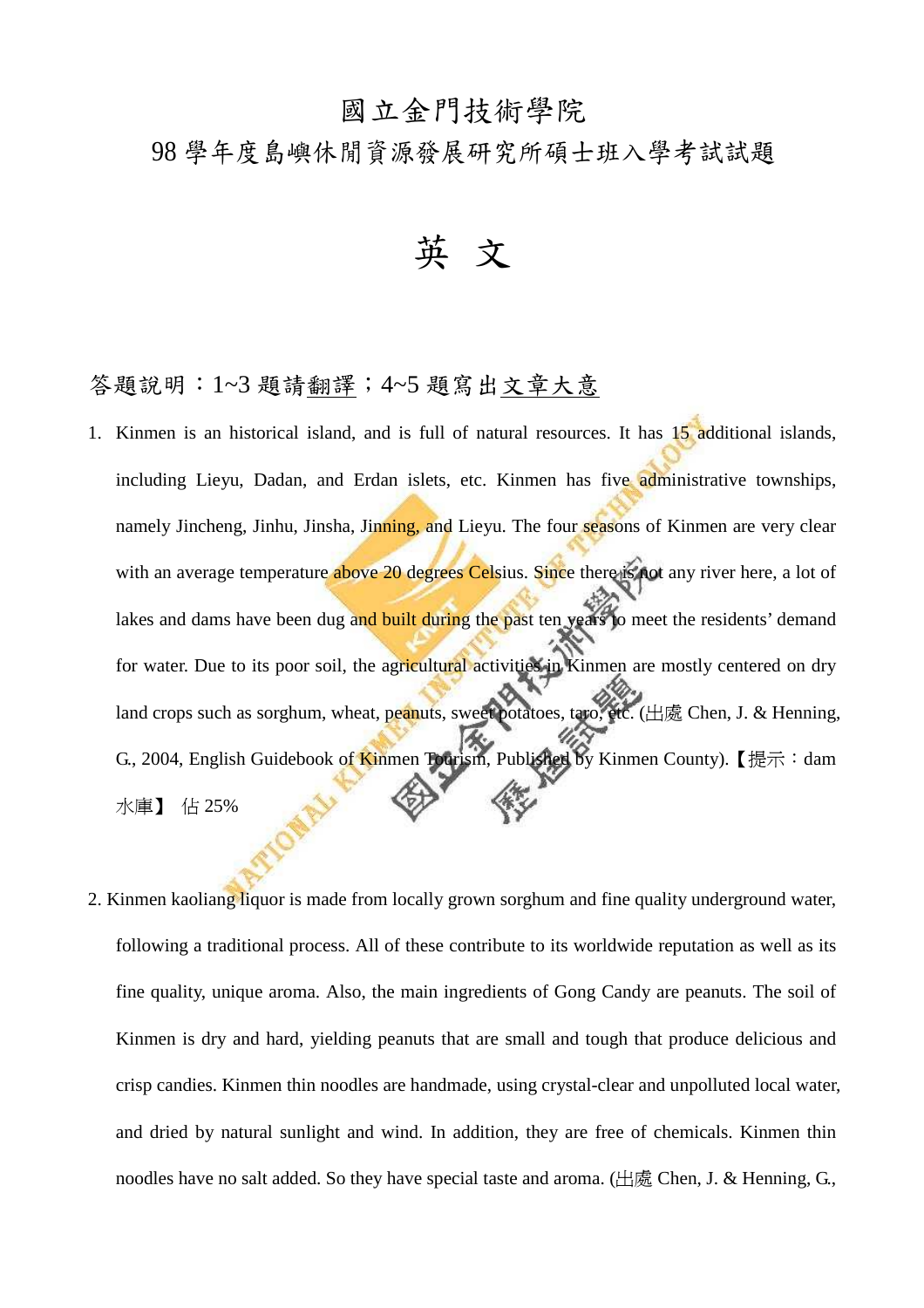2004, English Guidebook of Kinmen Tourism, Published by Kinmen County). 【提示: sorghum 高梁; aroma 香氣; Gong Candy 貢糖; thin noodles 麵線】 25%

- 3. Japan's gross domestic product dropped 13% in the fourth quarter. The Russians are so short of cash. Iceland is bankrupt. The World Bank predicted on March 8 that in 2009 the global economy will shrink for the first time since the 1940s. In America, the unemployment numbers keeping growing. Such icons of U.S. economic power as Citigroup, General Motors and General Electric are in trouble. No one should underestimate the danger posed by these policy failures. In this environment, the only two objectives are creating jobs and restoring financial institutions to functional stability. (出處: Gingrich, N., 2009, The Bad New Deal, Time, March, 23. p. 18). 【提示: icons 象徵; Citigroup 花旗集團; General Motors 通用汽車; General Electric 通用家電】佔 20%
- 4. Participatory sport events have emerged as viable fundraising mechanisms for charitable organizations. This article examines the impact that motives for charitable giving and sport event participation have on charity sport events. The authors examine the factors that attract participants to a charity sport event. Focus groups were conducted with charity sport event participants to discuss what motivated their participation. Results revealed that intellectual and social motives along with the motives of reciprocity, self-esteem, need to help others, and desire to improve the charity contribute to attraction. In addition, the results suggest that the charitable component influences social motive. The authors recommend event managers work to foster and leverage the sense of community created through these events.
	- (出處Filo, K. R., Funk, D.C., & O'Brien, B. (2008), *It's Really Not About the Bike: Exploring Attraction and Attachment to the Events of the Lance Armstrong Foundation*, Journal of Sport Management, 22, 501-525).

【題示: participatory sport 參與性的運動; viable 可行的; mechanism 機制; charitable 慈